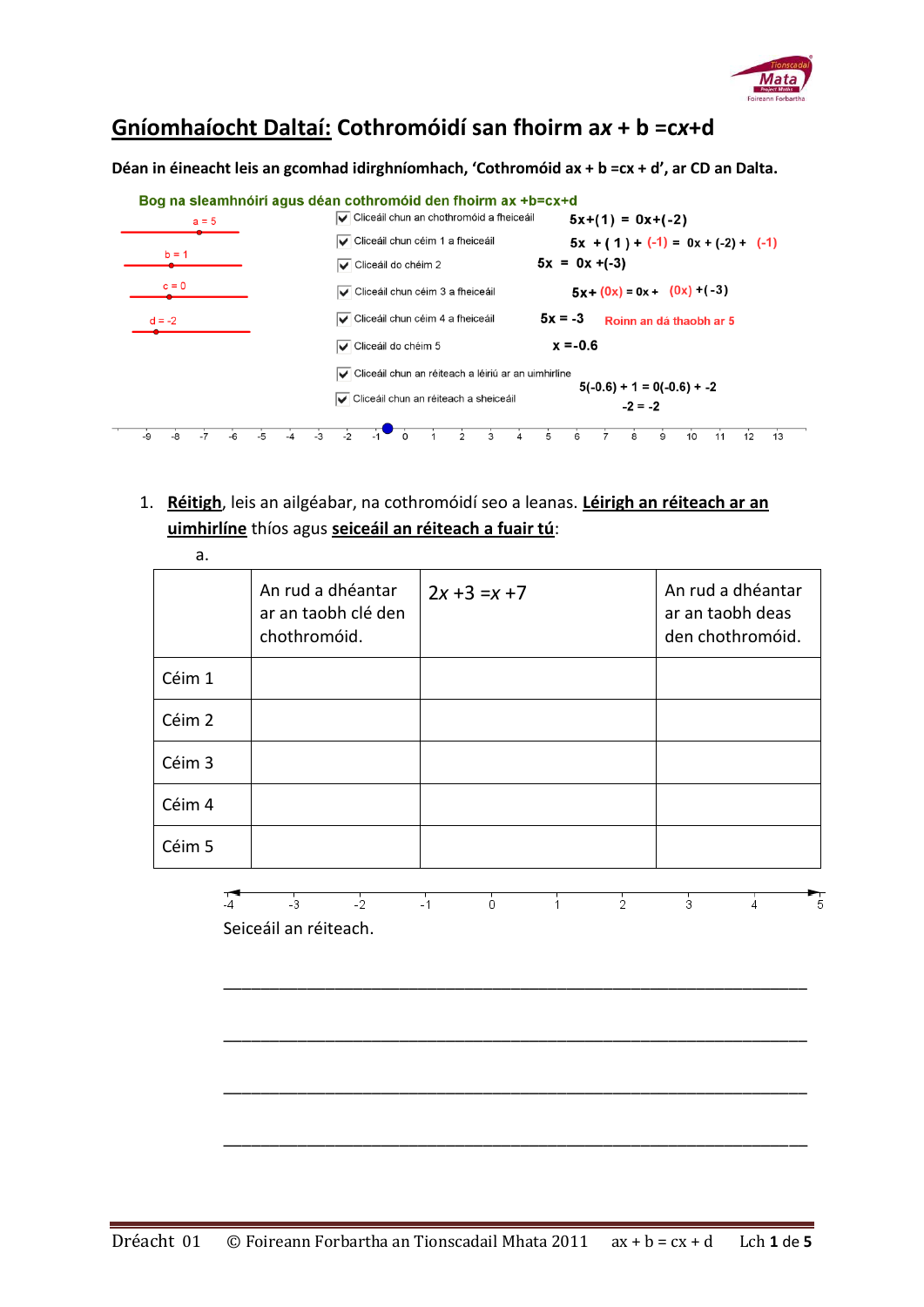

| b.     |                                                          |                   |                                                           |
|--------|----------------------------------------------------------|-------------------|-----------------------------------------------------------|
|        | An rud a dhéantar<br>ar an taobh clé den<br>chothromóid. | $2x + 2 = 4x - 6$ | An rud a dhéantar<br>ar an taobh deas<br>den chothromóid. |
| Céim 1 |                                                          |                   |                                                           |
| Céim 2 |                                                          |                   |                                                           |
| Céim 3 |                                                          |                   |                                                           |
| Céim 4 |                                                          |                   |                                                           |
| Céim 5 |                                                          |                   |                                                           |
| -4     | $\frac{1}{3}$<br>$-2$<br>Seiceáil an réiteach            | 0<br>2<br>$-1$    | $\frac{1}{3}$<br>5<br>4                                   |

\_\_\_\_\_\_\_\_\_\_\_\_\_\_\_\_\_\_\_\_\_\_\_\_\_\_\_\_\_\_\_\_\_\_\_\_\_\_\_\_\_\_\_\_\_\_\_\_\_\_\_\_\_\_\_\_\_\_\_\_\_\_\_

\_\_\_\_\_\_\_\_\_\_\_\_\_\_\_\_\_\_\_\_\_\_\_\_\_\_\_\_\_\_\_\_\_\_\_\_\_\_\_\_\_\_\_\_\_\_\_\_\_\_\_\_\_\_\_\_\_\_\_\_\_\_\_

c.

|        | An rud a dhéantar<br>ar an taobh clé den<br>chothromóid. | $3x - 3 = 2x + 8$ | An rud a dhéantar<br>ar an taobh deas<br>den chothromóid. |
|--------|----------------------------------------------------------|-------------------|-----------------------------------------------------------|
| Céim 1 |                                                          |                   |                                                           |
| Céim 2 |                                                          |                   |                                                           |
| Céim 3 |                                                          |                   |                                                           |
| Céim 4 |                                                          |                   |                                                           |
| Céim 5 |                                                          |                   |                                                           |
| -4     | $-3$<br>$-2$<br>Seiceáil an réiteach.                    | $-1$<br>0<br>2    | 3<br>4<br>5                                               |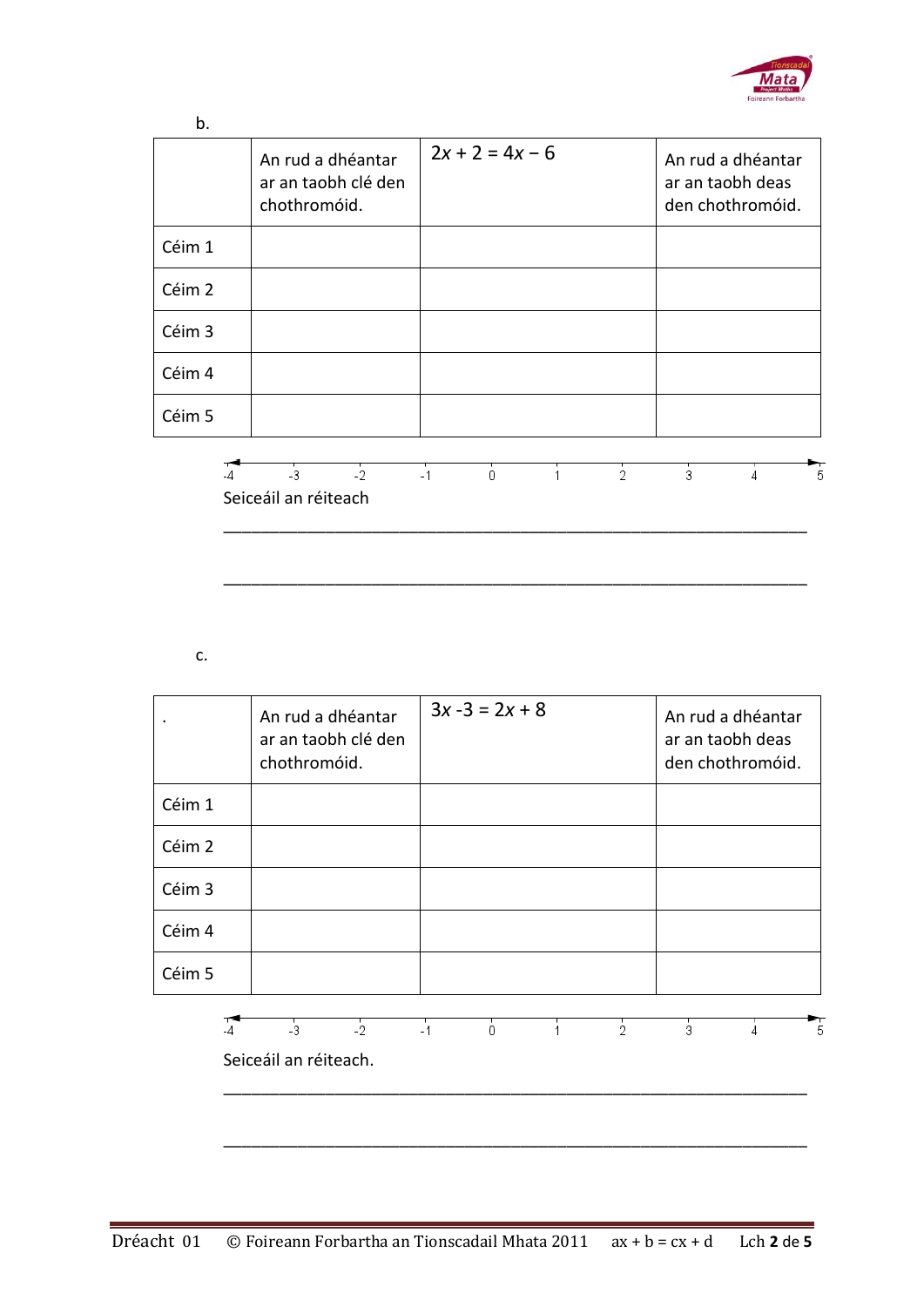

| d.     |                                                          |                   |                                                           |
|--------|----------------------------------------------------------|-------------------|-----------------------------------------------------------|
|        | An rud a dhéantar<br>ar an taobh clé den<br>chothromóid. | $3x - 8 = 4x - 5$ | An rud a dhéantar<br>ar an taobh deas<br>den chothromóid. |
| Céim 1 |                                                          |                   |                                                           |
| Céim 2 |                                                          |                   |                                                           |
| Céim 3 |                                                          |                   |                                                           |
| Céim 4 |                                                          |                   |                                                           |
| Céim 5 |                                                          |                   |                                                           |
|        |                                                          |                   |                                                           |

$$
\begin{array}{cccccccccccc}\n-4 & -3 & -2 & -1 & 0 & 1 & 2 & 3 & 4 & 5\n\end{array}
$$

\_\_\_\_\_\_\_\_\_\_\_\_\_\_\_\_\_\_\_\_\_\_\_\_\_\_\_\_\_\_\_\_\_\_\_\_\_\_\_\_\_\_\_\_\_\_\_\_\_\_\_\_\_\_\_\_\_\_\_\_\_\_\_

Seiceáil an réiteach.

2. Tugann tú faoi deara agus tú á sheiceáil, nach bhfuil an taobh clé cothrom leis an taobh deas: céard a thugann sé sin le fios? Céard ba chóir duit a dhéanamh?

\_\_\_\_\_\_\_\_\_\_\_\_\_\_\_\_\_\_\_\_\_\_\_\_\_\_\_\_\_\_\_\_\_\_\_\_\_\_\_\_\_\_\_\_\_\_\_\_\_\_\_\_\_\_\_\_\_\_\_\_\_\_\_\_\_\_\_\_\_

\_\_\_\_\_\_\_\_\_\_\_\_\_\_\_\_\_\_\_\_\_\_\_\_\_\_\_\_\_\_\_\_\_\_\_\_\_\_\_\_\_\_\_\_\_\_\_\_\_\_\_\_\_\_\_\_\_\_\_\_\_\_\_\_\_\_\_\_\_

- 3. Réitigh na cothromóidí seo a leanas leis an ailgéabar, léirigh an réiteach ar an uimhirlíne thíos, agus seiceáil an réiteach:
- a) 3*x* − 6 = −2*x* + 9

| -4 | ⊤<br>$-3$             | $-2$ | $-1$ | 0 | $\overline{2}$ | 3 | 4 | 5 |
|----|-----------------------|------|------|---|----------------|---|---|---|
|    | Seiceáil an réiteach. |      |      |   |                |   |   |   |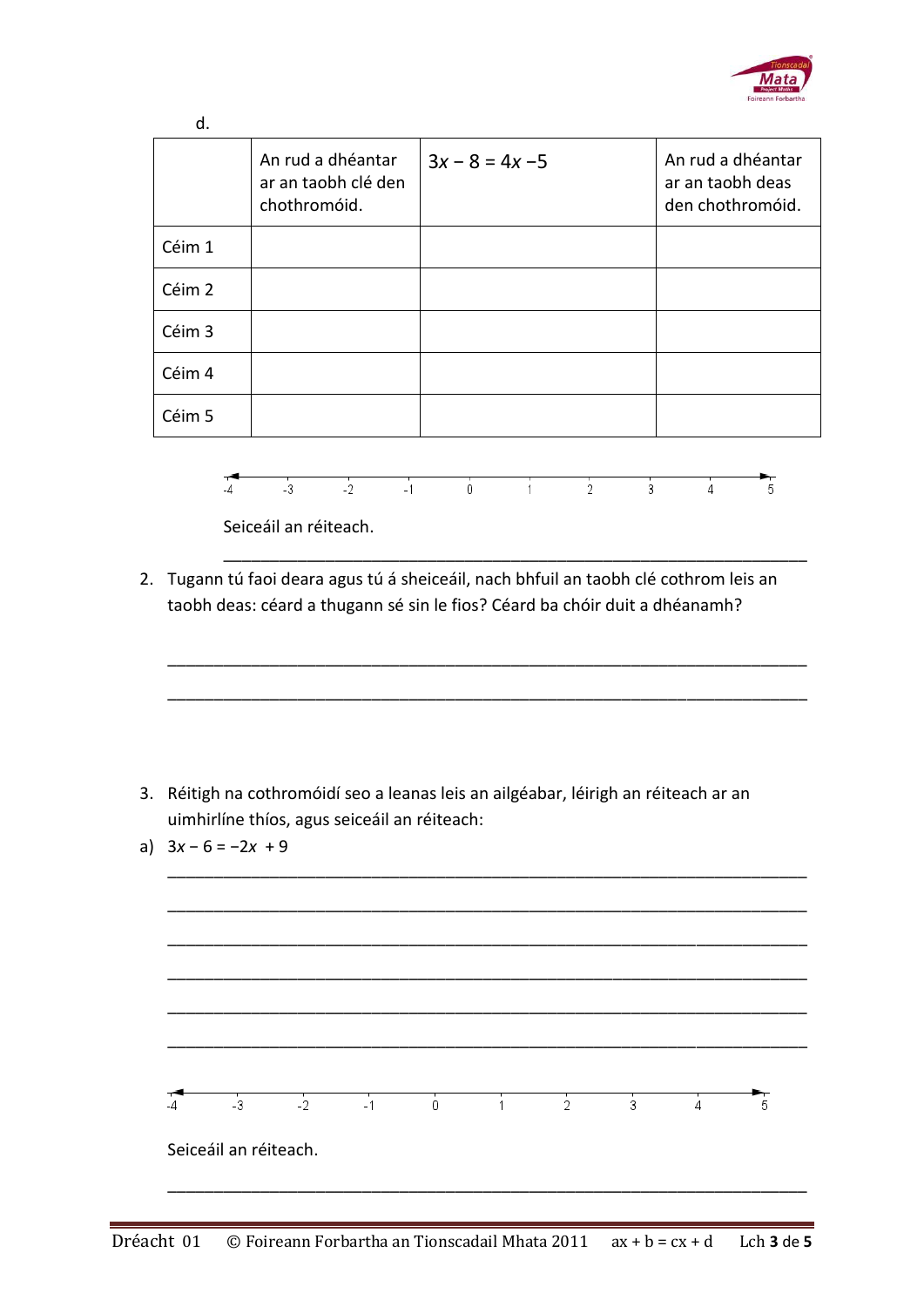

b)  $4x + 4 = 2x + 5$ 

| $\sqrt{4}$ | $-3$                       | $\frac{1}{2}$ | $-1$ | $\overline{0}$ |              | $\frac{1}{2}$ | $\overline{3}$ | $\frac{1}{4}$ |   |
|------------|----------------------------|---------------|------|----------------|--------------|---------------|----------------|---------------|---|
|            | Seiceáil an réiteach.      |               |      |                | $\mathbf{1}$ |               |                |               | 5 |
|            | c) $-3(x + 2) + 5 = x + 3$ |               |      |                |              |               |                |               |   |
|            |                            |               |      |                |              |               |                |               |   |
| $\sqrt{4}$ | $\frac{1}{3}$              | $\frac{1}{2}$ | $-1$ | Ò              | 1            | $\frac{1}{2}$ | $\dot{3}$      | $\ddot{4}$    | 5 |

4. Dúblaíodh uimhir, agus suimíodh trí léi ansin. Bhí an uimhir nua cothrom leis an uimhir thosaigh iolraithe faoi ceathair, lúide seacht. Léirigh é sin mar chothromóid. Réitigh an chothromóid agus seiceáil do fhreagra.